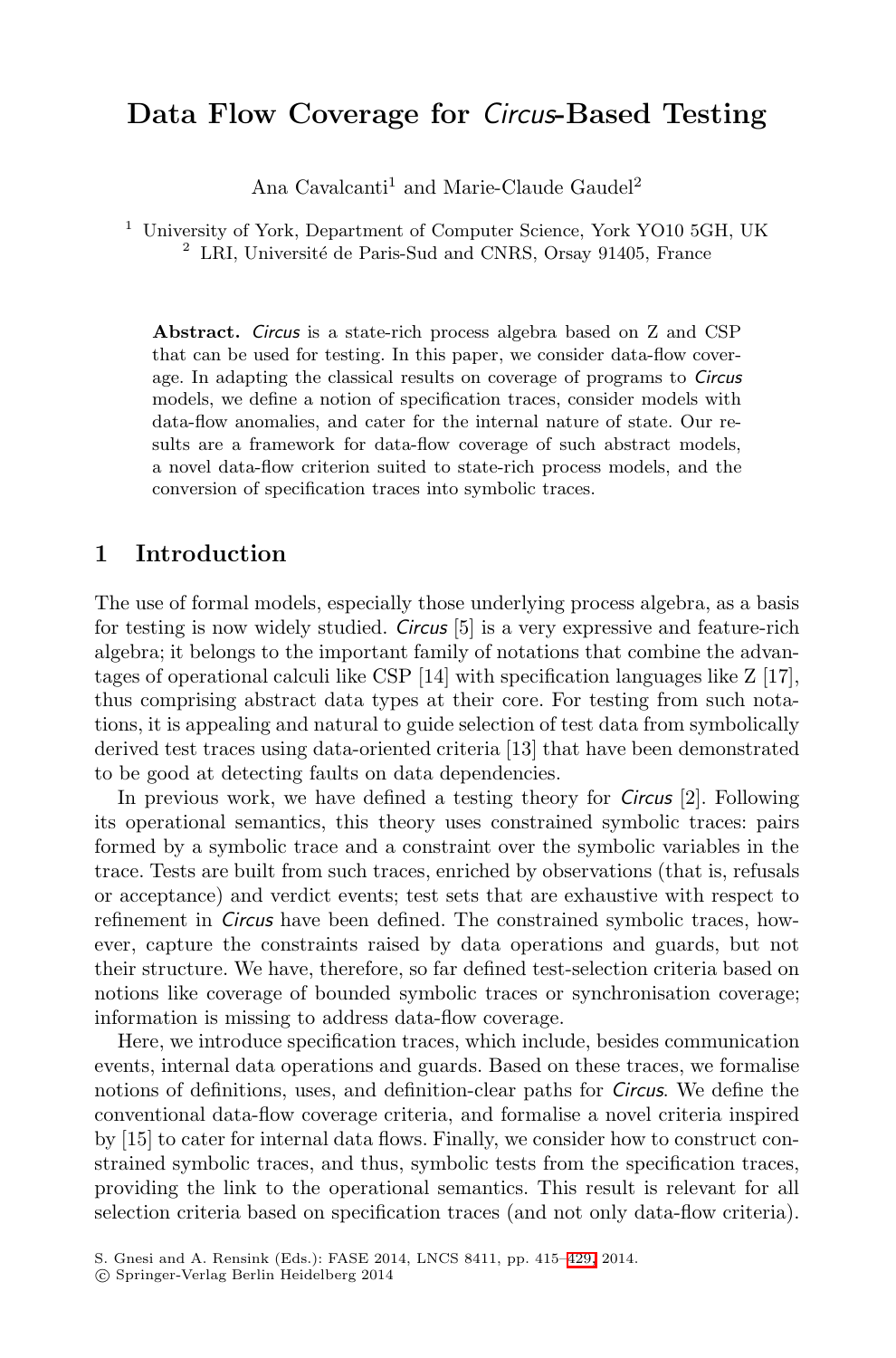In summary, we present here the first collection of coverage criteria for *Circus* based on the structure of models. It is the first technique that takes advantage of the data model itself, rather than its semantics, in selecting tests. We prove unbias of the selected tests. This means that they cannot reject correct systems.

Data-flow coverage in the context of *Circus* requires adjustments. Firstly, dataflow anomalies must be accepted, because repeated definitions and definitions without use are routinely used in *Circus* abstract models. Second, due to the rich predicative data language of *Circus*, a concrete flow graph is likely much too big to be explicitly considered. Thus, tests are not based on paths of a flow graph, but on specification traces. Finally, the state of a *Circus* process is hidden, and so not all definitions and uses, and, therefore, not all data flows, are visible.

In the next section, we give an overview of the notations and definitions used in our work. Section 3 presents our framework, and Section 4, our new criterion. Section 5 addresses the general issue of constructing tests from selected specification traces. Finally, we consider related works in Section 6 and conclude in Section 7, where we also indicate lines for further work.

# **2 Background Material**

This section describes *Circus*, its operational semantics, and data-flow coverage.

#### **2.1** *Circus* **Notation**

A *Circus* model defines channels and processes like in CSP. Figure 1 presents an extract from the model of a cash machine. It uses a given set *CARD* of valid cards, a set *Note* of the kinds of notes available (10, 20, and 50), and a set *Cash* == bag *Note* to represent cash. The definitions of these sets are omitted.

The first paragraph in Figure 1 declares four channels: *inc* is used to request the withdrawal using a card of some cash, *outc* to return a card, *cash* to provide cash, and *refill* to refill the note bank in the machine. The second paragraph is an explicit definition for a process called *CashMachine*.

The first paragraph of the *CashMachine* definition is a Z schema *CMState* marked as the **state** definition. *Circus* processes have a private state, and interact with each other and their environment using channels. The state of *CashMachine* includes just one component: *nBank*, which is a function that records the available number of notes of each type: at most *cap*.

State operations can be defined by Z schemas. For instance, *DispenseNotes* specifies an operation that takes an amount *a*? of money as input, and outputs a bag *notes*! of *Note*s, if there are enough available to make up the required amount. *DispenseNotes* includes the schema Δ*CMState* to bring into scope the names of the state components defined in *CMState* and their dashed counterparts to represent the state after the execution of *DispenseNotes*. To specify *notes*!, we require that the sum of its elements ( $\Sigma$  *notes*!) is a?, and that, for each kind *n* of *Note*, the number of notes in *notes*! is available in the bank. *DispenseNotes* also updates *nBank*, by decreasing its number of notes accordingly.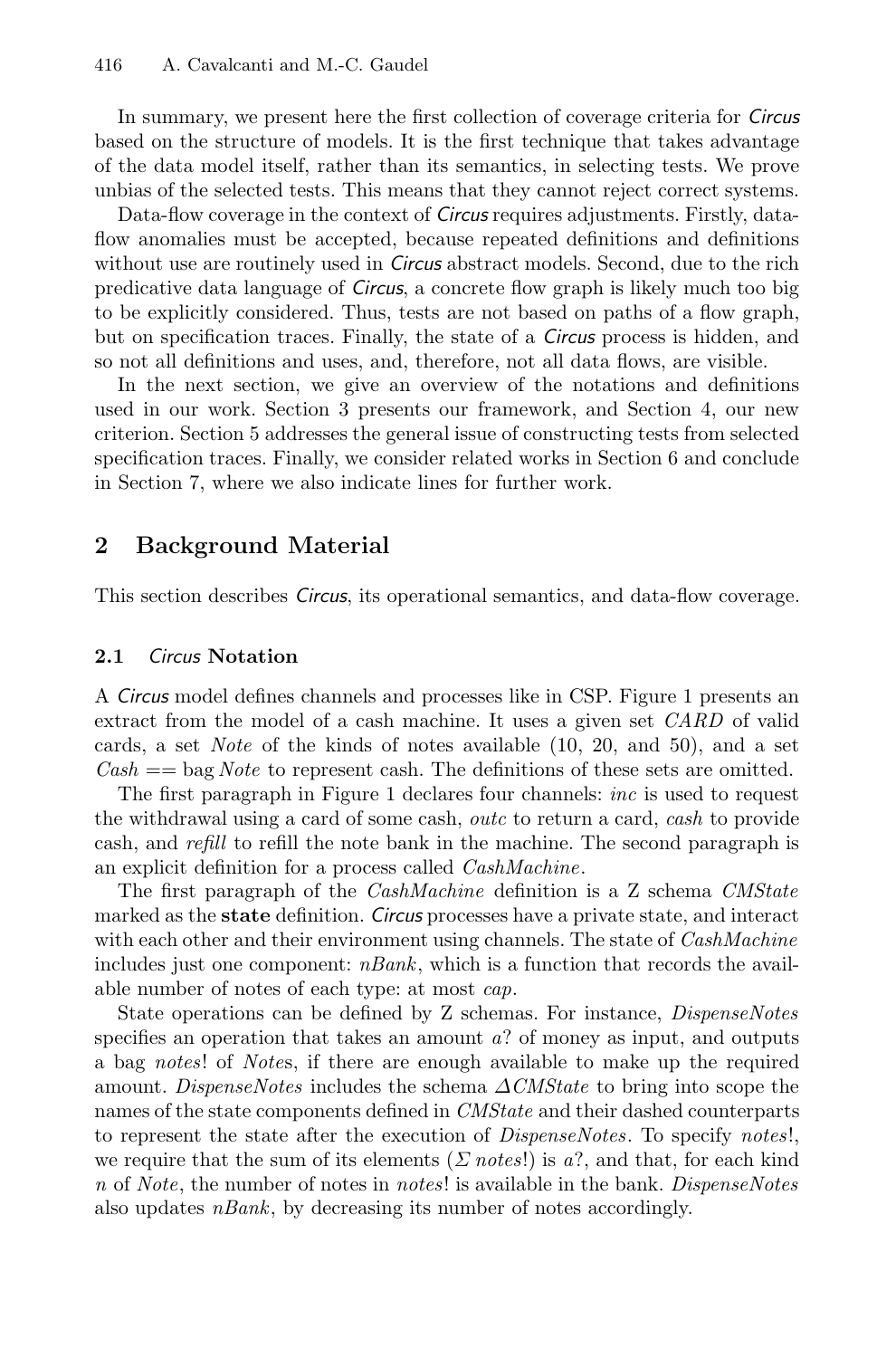**channel** *inc* : *CARD* <sup>×</sup> <sup>N</sup>1; *outc* : *CARD*; *cash* : *Cash*; *refill*

**channel**  $inc: CARD \times \mathbb{R}$ <br>**process**  $CashMachine \cong$ **begin**  $CashMachine \nightharpoonup \nightharpoonup \nightharpoonup \nightharpoonup$ 

**state**  $CMState = [nBank : Note \rightarrow 0 .. cap]$ <br>*DispenseNotes* 

 $\triangle CMState$ <br>*a*? · N<sub>1</sub> · notes *a*? : <sup>N</sup>1; *notes*! : *Cash*  $\Sigma$  *notes*! = *a*?<br> $\forall n \cdot Note \bullet (n)$ <sup>∀</sup> *n* : *Note* • (*notes*! *n*) <sup>≤</sup> *nBank n* <sup>∧</sup> *nBank*- *n* = (*nBank n*) <sup>−</sup> (*notes*! *n*)

*<u>E</u>CMState*<br>  $a^2$  · N<sub>1</sub> · notes *a*? : <sup>N</sup>1; *notes*! : *Cash*  $\neg \exists \text{ns} : \text{Cash} \bullet \text{ } \Sigma \text{ ns} = \text{a?} \land \forall \text{ } n : \text{Note} \bullet (\text{ns } \text{ } \mathsf{t} \text{ } \text{ } n) \leq \text{ } n \text{Bank } n$  $notes! = []$ 

*Dispense* == *DispenseNotes* <sup>∨</sup> *DispenseError*

$$
Dispense == DispenseNotes \vee Dispense Error
$$
\n
$$
\begin{pmatrix}\n\begin{pmatrix}\n\text{inc?c?a} \rightarrow \\
X \\
\text{m outclc} \rightarrow X \\
\text{m over notes : Cash}\n\end{pmatrix}\n\end{pmatrix}
$$
\n
$$
\begin{pmatrix}\n\text{var notes : Cash}\n\end{pmatrix}
$$
\n
$$
\begin{pmatrix}\n\text{var notes : Cash}\n\end{pmatrix}
$$
\n
$$
\begin{pmatrix}\n(\text{notes} \neq [\text{[]}]) \& cash!notes \rightarrow \text{Skip} \\
(\text{notes} = [\text{[]}]) \& \text{Skip}\n\end{pmatrix}
$$
\n
$$
\begin{pmatrix}\n\text{outclc} \rightarrow X \\
\text{outclc} \rightarrow X \\
\text{reld} \rightarrow (\text{nBank} := \{10 \mapsto \text{cap}, 20 \mapsto \text{cap}, 50 \mapsto \text{cap}\} ; X\n\end{pmatrix}
$$

#### **Fig. 1.** Cash machine model

Another schema *DispenseError* defines the behaviour of the operation when there are not enough notes in the bank to provide the requested amount *a*?; the result is the empty bag  $\llbracket \cdot \rrbracket$ . The Z schema calculus is used to define the total operation *Dispense* as the disjunction of *DispenseNotes* and *DispenseError* .

State operations are called actions in *Circus*, and can also be defined using Morgan's specification statements [11] or guarded commands from Dijkstra's language. CSP constructs can also be used to specify actions.

For instance, the behaviour of the process *CashMachine* is defined by a recursive action at the end after the  $\cdot \bullet$ . A recursion  $\mu X \bullet F(X)$  has a body given by  $F(X)$ , where occurrences of X are recursive calls. In our example, the recursion first offers a choice between an input *inc*?*c*?*a*, which accepts a card *c* and a request to withdraw the amount *a*, and a synchronisation on *refill*, which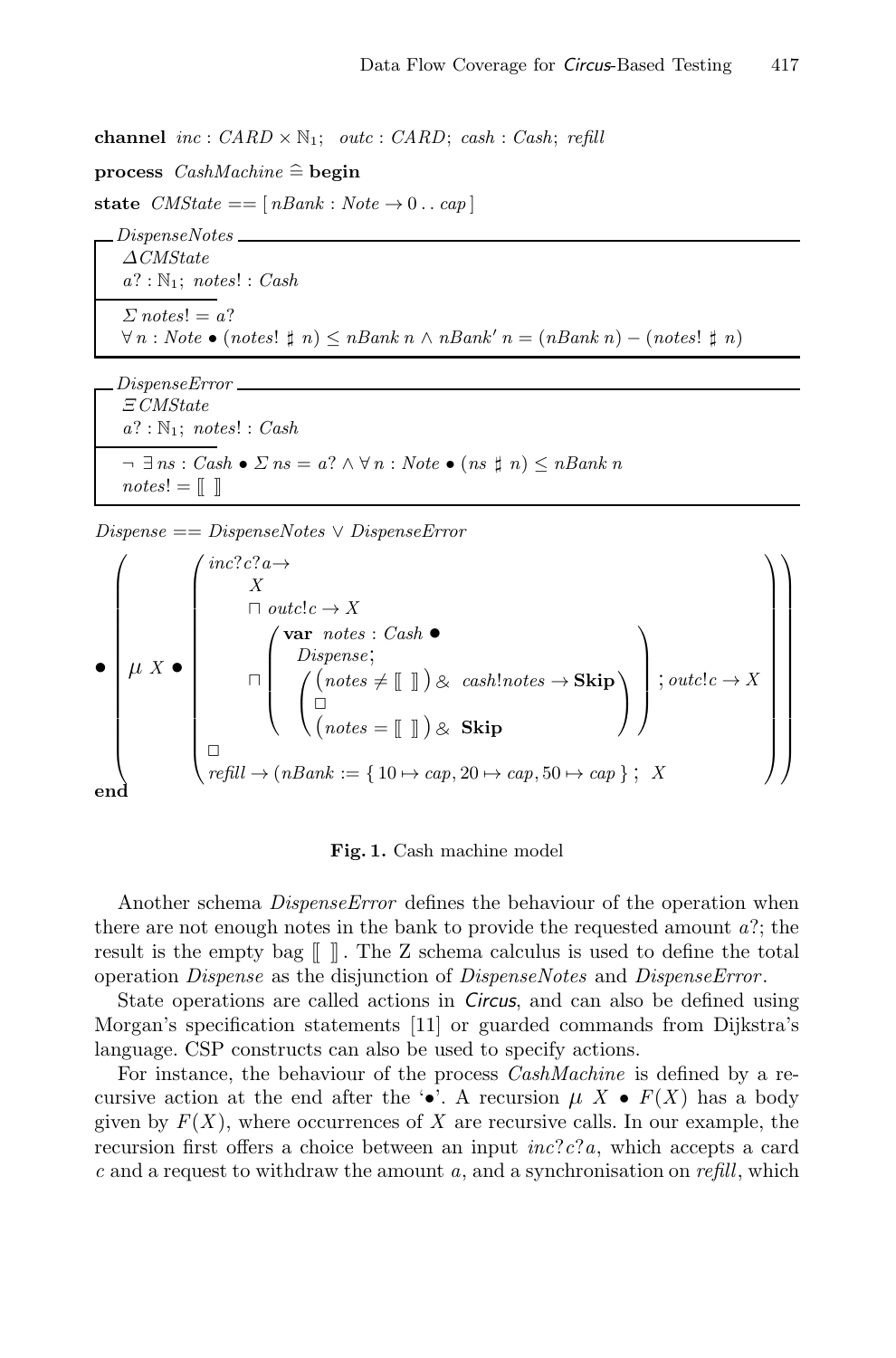is a request to fill the *nBank*. The actions that offer these communications are combined in an external choice  $(\Box)$  to be exercised by the environment.

If *refill* is chosen, an assignment changes the value of *nBank* to record a number *cap* of notes of all kinds. If *inc*?*c*?*a* is chosen, then we have an internal (nondeterministic) choice of possible follow-on actions: recursing immediately (without returning the card or producing the money), returning the card via an output *outc*!*c* before recursing, or considering the dispensation of cash before returning the card and recursing. In the dispensation, a local variable *notes* is declared, the operation *Dispense* is called, and then an external choice of two guarded actions is offered. If there is some cash available  $(notes \neq [\Box])$ , then it can dispensed via *cash*!*notes*. Otherwise the action terminates (**Skip**). Here, nondeterminism comes from the fact that the specification does not go into details of bank management (stolen cards, bank accounts, and so on).

This example shows how Z and CSP constructs can be intermixed freely. A full account of *Circus* and its semantics is given in [12]. The *Circus* operational semantics is briefly discussed and illustrated in the next section.

### **2.2** *Circus* **Operational Semantics and Tests**

The *Circus* operational semantics [2] is distinctive in its symbolic account of state updates. As usual, it is based on a transition relation that associates configurations and a label. For processes, the configurations are processes themselves; for actions A, they are triples of the form  $(c | s \models A)$ .

The first component c of those triples is a constraint over symbolic variables used to define labels and the state. These are texts that denote *Circus* predicates (over symbolic variables). We use typewriter font for pieces of text. The second component **s** is a total assignment  $x := \mathbf{w}$  of symbolic variables  $\mathbf{w}$  to all state components x in scope. State assignments can also include declarations and undeclarations of variables using the constructs var  $x := e$  and end x. The state assignments define a specific value (represented by a symbolic variable) for all variables in scope. The last component of a configuration is an action A.

The labels are either empty, represented by  $\epsilon$ , or symbolic communications of the form  $c$ ?w or  $c w$ , where c is a channel name and w is a symbolic variable that represents an input (?) or an output (!) value.

We define traces in the usual way. Due to the symbolic nature of configurations and labels, we obtain constrained symbolic traces, or *cstraces*, for short.

*Example 1.* Some of the cstraces of the process *CashMachine* are as follows.

 $(\langle \rangle, \texttt{True})$  and  $(\langle \texttt{refill}, \texttt{inc}. \alpha_0. \alpha_1, \texttt{outc}.\alpha_2 \rangle, \alpha_0 \in \texttt{CARD} \land \alpha_1 \in \mathbb{N}_1 \land \alpha_2 = \alpha_0)$ 

The first is the empty cstrace (empty symbolic trace with no constraint). The second records a sequence of interactions where a request for a *refill* is followed by a request for a withdraw of an amount  $\alpha_1$  using card  $\alpha_0$ , followed by the return of a card  $\alpha_2$ . The constraint captures those arising from the declaration of *inc*, namely,  $\alpha_0$  is a *CARD* and  $\alpha_1$ , a positive number. It also captures the fact that the returned card is exactly that input  $(\alpha_2 = \alpha_0)$ .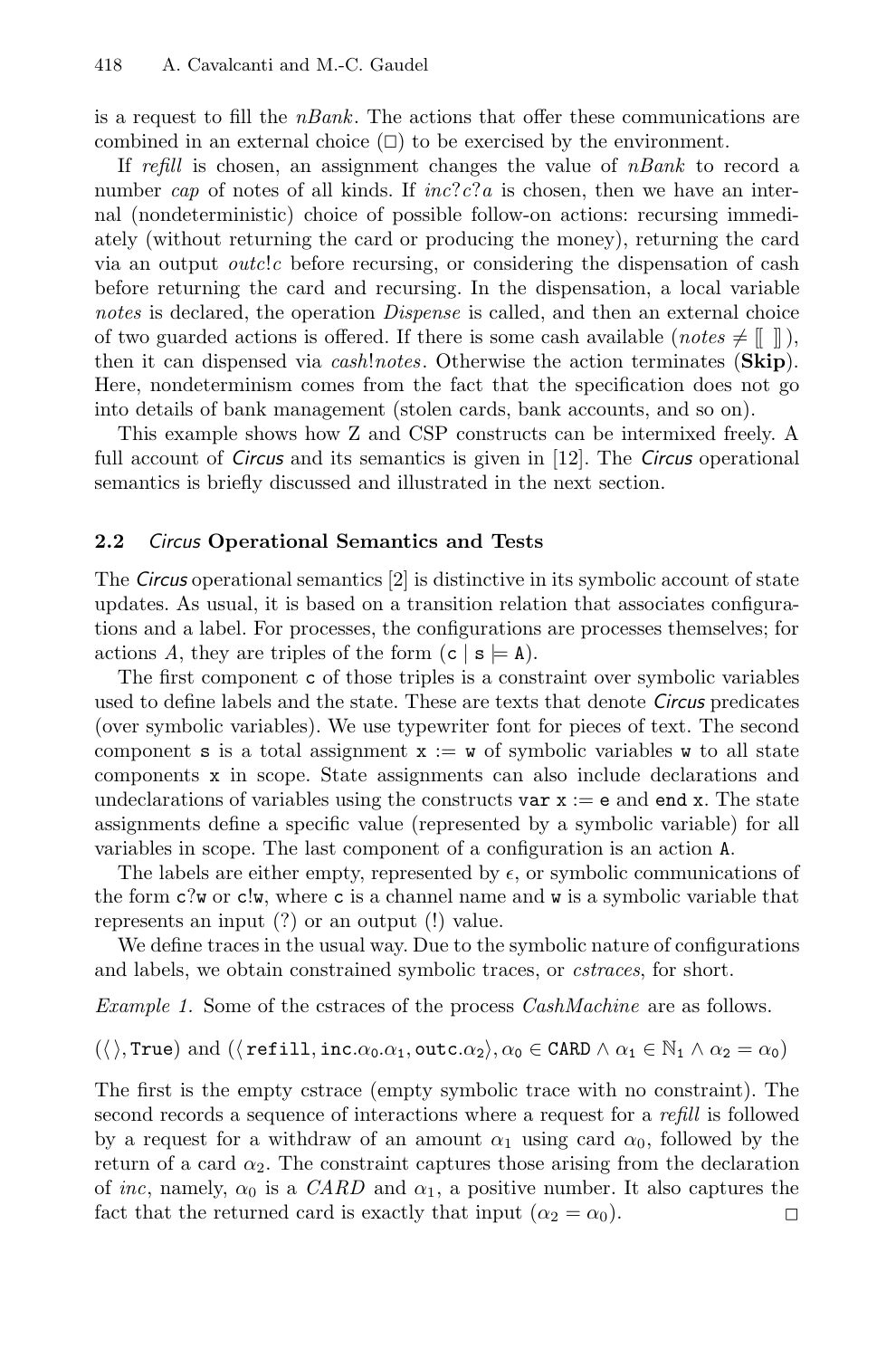As usual for process-algebra, tests of the *Circus* theory are constructed from traces. A cstrace defines a set of traces: those that can be obtained by instantiating the symbolic variables so as to satisfy the constraint. Accordingly, we have symbolic tests constructed from cstraces, and a notion of instantiation to construct concrete tests involving specific data. This approach is driven by the operational semantics of the language and led to the definition of symbolic exhaustive test sets and to proofs of their exhaustivity.

We observe that cstraces capture the constraints raised by data operations and guards, but not their structure.

*Example 2.* The following is a cstrace of *CashMachine* that captures a withdraw request followed by cash dispensation.

 $(\langle inc.\alpha_0.\alpha_1, cash.\alpha_2 \rangle,$  $\alpha_0 \in \texttt{CARD} \land \alpha_1 \in \mathbb{N}_1 \land \Sigma \, \alpha_2 = \alpha_1 \land \forall \, \texttt{n} : \texttt{Note} \bullet (\alpha_2 \texttt{\#} \texttt{n}) \leq \texttt{cap}$ 

The constraint defines the essential properties of the cash  $\alpha_2$  dispensed, but not the fact that these properties are established by a variable declaration followed by a schema action call, and a guarded action.  $\Box$ 

So, while cstraces are useful for trace-selection based on constraints, they do not support selection based on the structure of the *Circus* model. To this end, in [1] we have presented a collection of transition systems whose labels are pieces of the model: guards (predicates), communications, or simple *Circus* actions. The operational semantics for *Circus* defined by these transition systems is entirely compatible with the *Circus* original operational and denotational semantics, although it records information about the text of the model.

Thus, we use the transition relation  $\Longrightarrow_{RP}$  from [1], written  $\Longrightarrow$  here, to define a notion of specification traces, used to consider data-flow coverage criteria.

#### **2.3 Data-Flow Coverage**

Normally, the application of data-flow coverage criteria requires the absence of anomalies in the data-flow graph; this is not required or adequate here.

Data-flow coverage criteria were originally developed for sequential imperative languages based on the notion of definition-use associations [13]. They are traditionally defined in terms of a data-flow graph as triples  $(d, u, v)$ , where  $d$ is a node in which the variable  $v$  is defined, that is, some value is assigned to it, *u* is a node in which the value of *v* is used, and there is a definition-clear path with respect to *v* from *d* to *u*. The strongest data-flow criterion, *all definitionuse paths*, requires that, for each variable, every definition-clear path (with at most one iteration by loop) is executed. In order to reduce the number of tests required, weaker strategies such as *all-definitions* and *all-uses* have been defined.

When using these criteria, it is often assumed that there is no data-flow anomaly: on every path there is no use of a variable *v* not preceded by some node with a definition of  $v$ , and that after such a node, there is always some other node with a use of *v* [6]. These restrictions require preliminary checks and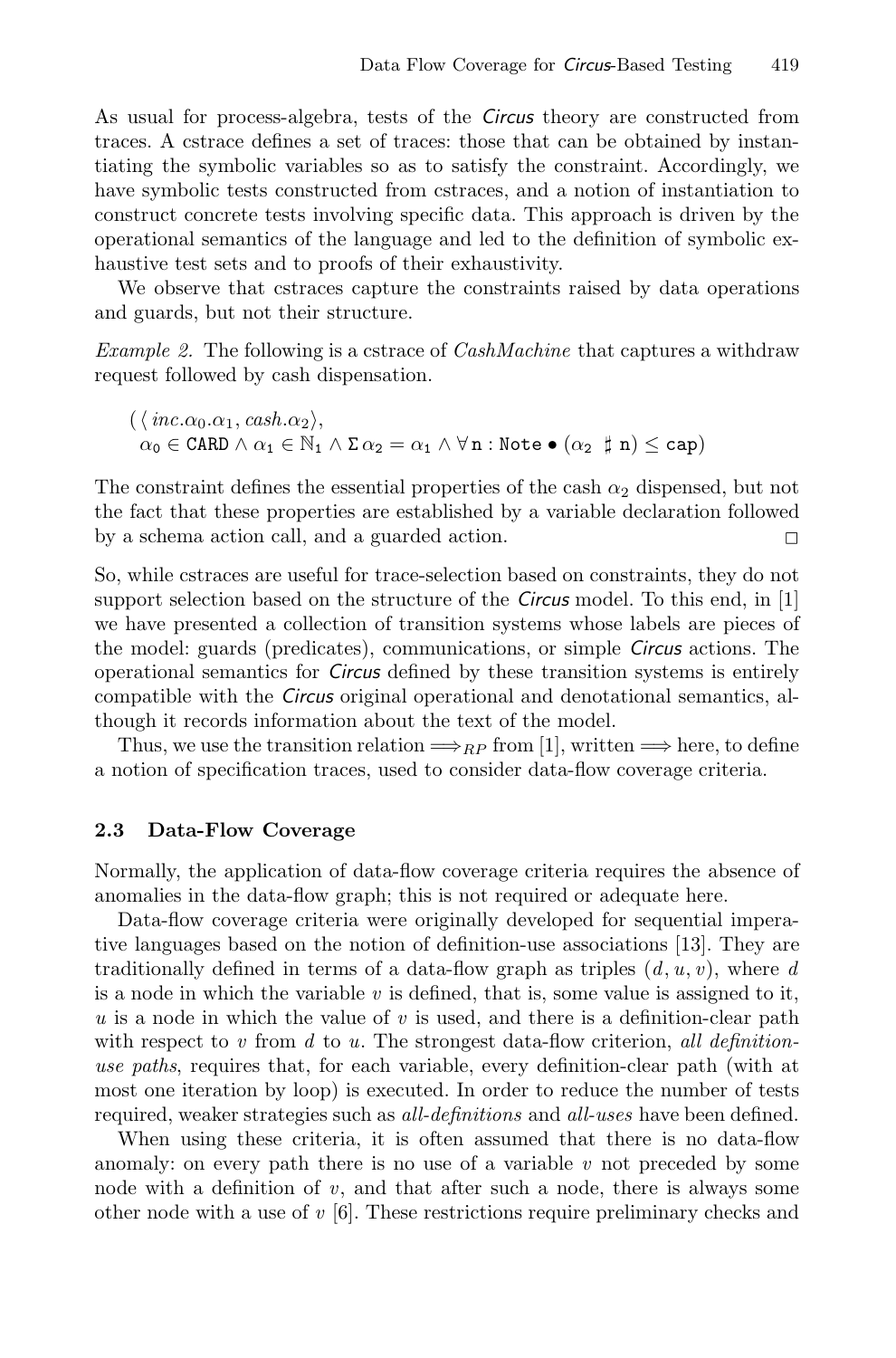facilitate the comparison of the criteria; they also ensure that there is always some test set satisfying the criteria. In *Circus*, anomalies lead to empty test sets.

Data-flow based testing in the case of abstract specifications with concurrency and communications requires adjustments (see, for instance [15] and Section 6) even if the notion of data-flow and the motivation are the same: to check dynamically data-flow dependencies via the execution of selected tests.

# **3 Data-Flow Coverage in** *Circus*

Here, we define specification traces resulting from the transition relation  $\Longrightarrow$ , state the notions of definition and use of *Circus* variables, discuss anomalies, and present the definition of one of the classical coverage criteria.

## **3.1 Specification Traces**

The main distinctive feature of the specification transition system in [1] is its labels. They record not only events, like in the operational semantics, but also guards and state changes. Moreover, they are expressed in terms of terms of the model, rather than symbolic variables. For example, for the *CashMachine*, we have labels inc?c?a, var notes, and Dispense. Finally, the specification-oriented system has no silent transitions, since they correspond to evolutions that are not guarded, and do not entail any communication or state change. These transitions do not capture observable behaviour, and so are not interesting for testing.

Like in the operational semantics, we have a transition relation  $\implies$  between texts of process. It is defined in terms of the corresponding relation for actions. For actions, a transition  $(c_1 | s_1 = A_1) \stackrel{g}{\Longrightarrow} (c_2 | s_2 = A_2)$  establishes that in the state characterised by  $(c_1 | s_1)$ , if the guard g holds, then the next step in the execution of  $A_1$  is the execution of  $A_2$  in the state  $(c_2 | s_2)$ . Similarly, a transition  $(c_1 | s_1 \models A_1) \stackrel{e}{\Longrightarrow} (c_2 | s_2 \models A_2)$  establishes that in the execution of  $A_1$  the event *e* takes place and then again the next step is the execution of  $A_2$  in  $(c_2 | s_2)$ . Finally,  $(c_1 | s_1 \models A_1) \stackrel{A}{\Longrightarrow} (c_2 | s_2 \models A_2)$  establishes that the first step is the action A, followed by  $A_2$  in  $(c_2 | s_2)$  and the remaining action to execute is  $A_2$ .

It is simple to define sequences of specification labels based on  $\implies$  and its associated transition relation  $\Rightarrow$  annotated with traces and defined as usual [3].

*Example 3.* For *CashMachine*, for instance, the following traces of specification labels, as well as their prefixes, are reachable according to  $\Rightarrow$ .

 $\langle inc?c?a, outc!c, inc?c?a, var notes \rangle$ 

 $\langle \texttt{inc?c?a}, \texttt{var notes}, \texttt{Dispense}, \texttt{notes} \neq [\![\!]$ , cash!notes, outc!c) $\rangle$ We need, however, to consider enriched labels that include a tag to distinguish their various occurrences in the specification.

*Example 4.* In the traces in Example 3, the two occurrences of outcle correspond to different occurrences of this piece of syntax in the model. Since we cannot consider repeated occurrences of labels to correspond to a single definition or use of a variable, we use tags to distinguish them.  $\Box$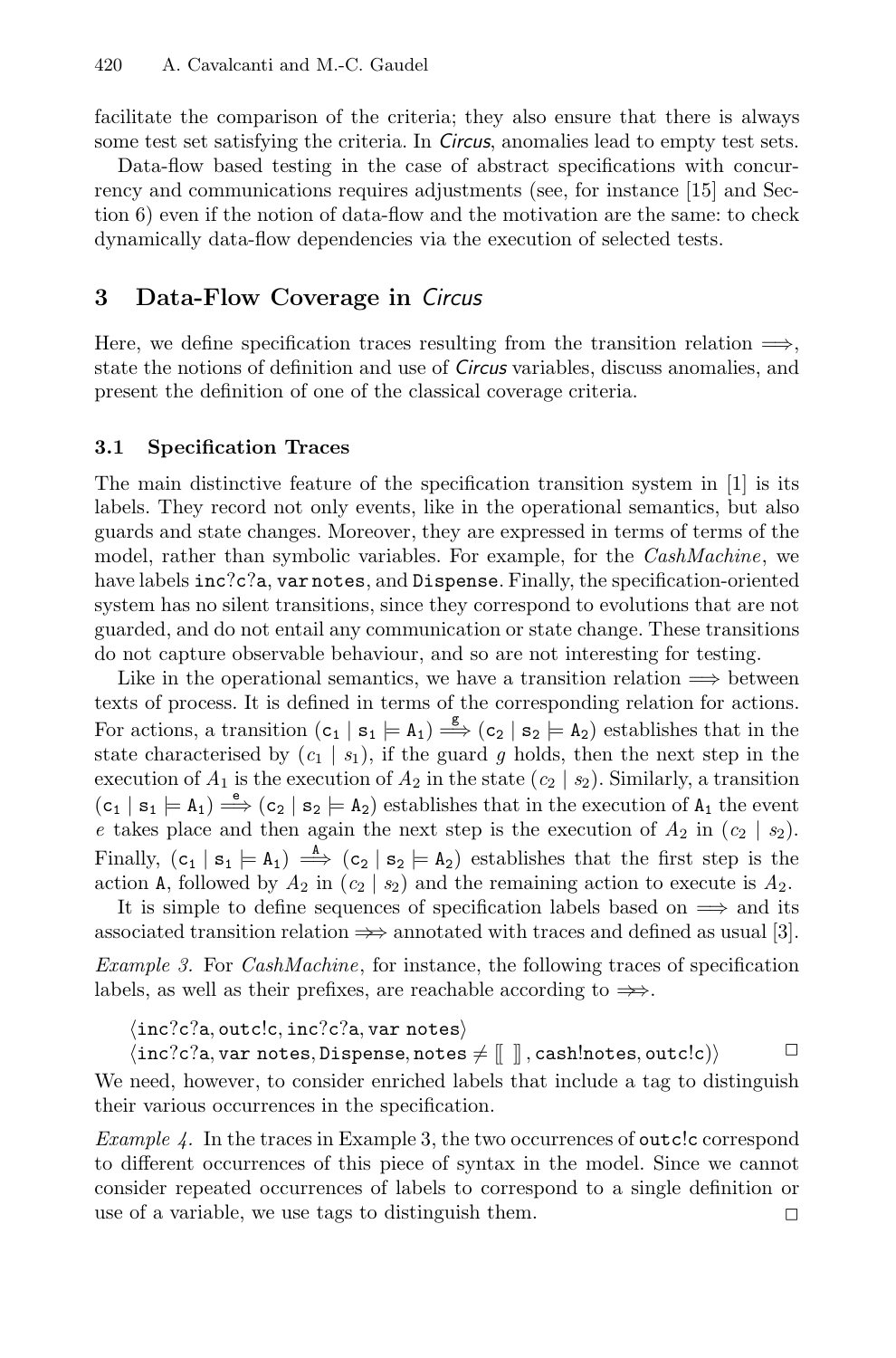The tag can, for instance, be is related to the position of the labels in the model. We need a simple generalisation of the definition of  $\implies$ , where a label is a pair containing a label (in the sense of Section 2.2) and a tag. We take the type *Tag* of tags as a given set, and do not specify a particular representation of tags.

For a process  $P$ , we define the set  $spraces(P)$  of sptraces of  $P$ : specification traces whose last label is observable, that is, a non-silent communication. This excludes traces that do not lead to new tests with respect to their prefixes.

**Definition 1.** *If we define*  $obs(1, t) \Leftrightarrow 1 \in Comm \wedge 1 \neq \epsilon$ *, then we have* 

$$
\begin{aligned} sptraces(\text{begin state}[x:1]\bullet\text{A end}) = sptraces(\texttt{w}_0\in\texttt{T},x:=\texttt{w}_0,\texttt{A})\\ sptraces(\texttt{c}_1,\texttt{s}_1,\texttt{A}_1) = \left\{ \texttt{spt},\texttt{c}_2,\texttt{s}_2,\texttt{A}_2 \ \middle| \right. \\ (\texttt{c}_1\mid\texttt{s}_1\models\texttt{A}_1) \stackrel{\texttt{spt}}{\Rightarrow} (\texttt{c}_2\mid\texttt{s}_2\models\texttt{A}_2) \land spt \neq \langle \rangle \land obs(\text{last} \textit{spt}) \bullet \textit{spt} \} \end{aligned}
$$

Without loss of generality, we consider a process begin state  $[x : T] \bullet A$  end, with state components *x* of type *T* and a main action *A*. Its sptraces are those of A, when considered in the state in which *x* has some value identified by the symbolic variable  $w_0$ , which is constrained to satisfy  $w_0 \in T$ . For actions  $A_1$ , the set  $sptraces(c_1, s_1, A_1)$  of its sptraces from the state characterised by the assignment  $s_1$  and constraint  $c_1$  is defined as those that can be constructed using  $\Rightarrow$  from the configuration  $(c_1 | s_1 \models A_1)$  and whose last label is observable.

*Example 5.* Some sptraces of *CashMachine* are as follows. (In examples, we omit tags when they are not needed, and below we distinguish the two occurrences of outc!c by the tags tag1 and tag2.)

```
\langle inc?c?a, (outc!c, tag1) \rangle \langle inc?c?a, (outc!c, tag1), inc?c?a \rangle\langle \texttt{inc?c?a}, \texttt{var notes}, \texttt{Dispense}, \texttt{notes} \neq [\![\!], cash!notes\rangle\langle \texttt{inc?c?a}, \texttt{var notes}, \texttt{Dispense}, \texttt{notes} \neq [\![ ~~ ]\!], \texttt{cash!notes}, (\texttt{outclc}, \texttt{tag2})\rangle
```
We note that the first specification trace in Example 3 is not an sptrace.  $\Box$ 

## **3.2 Definitions and Uses**

In an sptrace, a definition is a tagged label, where the label is a communication or an action that may assign a new value to a *Circus* variable, that is, an input communication, a specification statement, a Z schema where some variables are written, an assignment, or a **var** declaration, which, in *Circus* causes an initialisation. The set defs $(x, P)$  of definitions of a variable x in a process P is defined in terms of the set defs( $x$ ,  $spt$ ) of definitions of  $x$  in a particular sptrace  $spt$ .

**Definition 2.** defs $(x, P) = \bigcup \{ \text{ spt} : \text{sptraces}(P) \bullet \text{defs}(x, \text{spt}) \}$ 

The set  $\text{defs}(x, \text{spt})$  can be specified inductively as follows.

**Definition 3.** defs $(x, \langle \rangle) = \emptyset$  $\text{defs}(\mathbf{x}, \mathsf{t} \mathbf{1} \cap \mathsf{spt}) = (\{\mathsf{t} \mathbf{1}\} \cap \text{defs}(\mathbf{x})) \cup \text{defs}(\mathbf{x}, \mathsf{spt})$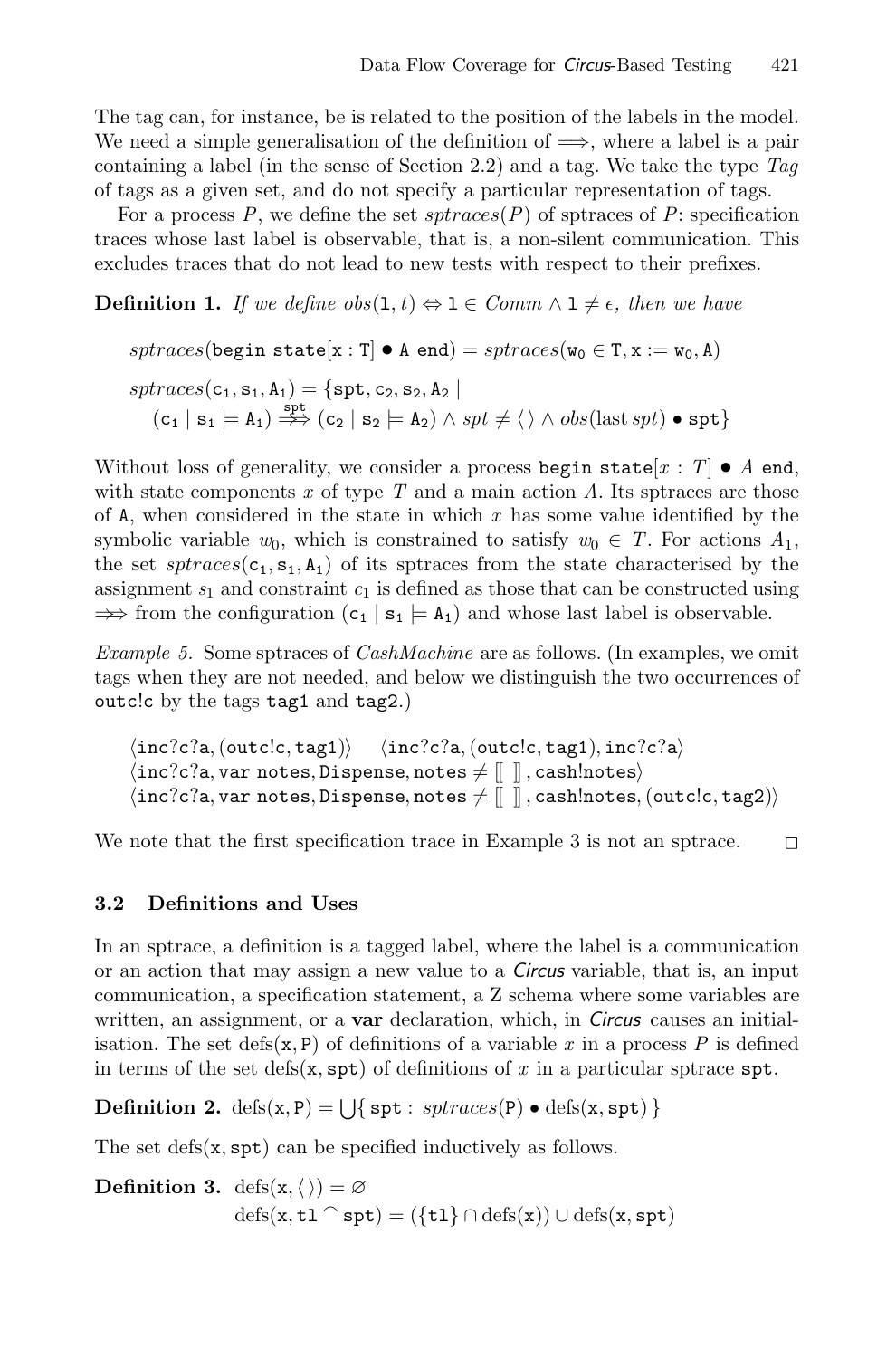The empty trace has no definitions. If the trace is a sequence formed by a tagged label tl followed by the trace spt, we include tl if it is a definition of x as characterised by defs(x). The definitions of  $spt$  are themselves given by defs(x,  $spt$ ).

The tagged labels in which *x* is written (defined) can be specified as follows.

**Definition 4.** defs(x) = { $t1$  : *TLabel* | x  $\in$  defV( $t1$ ) }

The set defV $(t_1)$  of such variables for a label  $t_1$  is specified inductively; g stands for a guard, d for a channel, e an expression. The tags play no role here, and we ignore them in the definition below.

## **Definition 5**

```
\det V(g) = \det V(\epsilon) = \det V(d) = \det V(d!e) = \det V(e \text{nd } y) = \varnothingdefV(d?x) = defV(d?x : c) = { x } defV(f : [pre, post]) = { f } defV(0p) = wrtV(0p) defV(x := e) = { x }
\text{defV}(\text{Op}) = wrtV(\text{Op})<br>\text{defV}(\text{var } x : T) = \{ x \}\text{defV}(var x := e) = \{ x \}
```
A Morgan specification statement *f* : [*pre*, *post*] is a pre-post specification that can only modify the variables explicitly listed in the frame *f* .

The set  $wrtV(\mathsf{Op})$  of written variables of a schema  $\mathsf{Op}$  is defined in [5, page 161] as those that are potentially modified by  $Op$ , and their identification is not a purely syntactic issue. This set includes the state components *v* of *Op* that are not constrained by an equality  $v' = v$ . Following the usual over-approximation in data-flow analysis, we can take the pessimistic, but conservative, view that *Op* potentially writes to all variables in scope and avoid theorem proving.

We note that we are interested in variables, not channels. In an input *d*?*x* , the variable *x* is defined, but the particular channel *d* is not of interest. This reflects the fact that we are interested in the data flow, not the interaction specification.

*Example 6.* Coming back to the *CashMachine* (and ignoring tags) we have:

$$
\begin{aligned} \mathrm{defs}(c,\mathrm{CashMachine})&=\{\verb"inc?c?a}\\\ \mathrm{defs}(a,\mathrm{CashMachine})&=\{\verb"inc?c?a}\\\ \mathrm{defs}(\verb|notes,CashMachine)|&=\{\verb"var notes: Cash, Dispense}\\\ \mathrm{defs}(\verb|nBank,CashMachine)|&=\{\verb|Dispense|,\phantom{absn} \\\verb|nBank:=\{\verb|10\mapsto\verb;cap,20\mapsto\verb;cap,50\mapsto\verb;cap|\}\}\end{aligned}
$$

The notion of (externally visible) use is simpler: a tagged label with an output communication. Formally, the set e-uses $(x, P)$  of uses of a variable x in a process *P* can be identified from its set of sptraces.

**Definition 6.** e-uses(x, P) =  $\bigcup$ { *spt* : *sptraces*(P)  $\bullet$  e-uses(x, spt) }

The set e-uses $(x, spt)$  of uses of  $x$  in a trace  $spt$  can be specified as follows.

**Definition 7.** e-uses $(x, \langle \rangle) = \emptyset$  $e$ -uses(x, tl  $\cap$  spt) = ({tl}  $\cap$  e-uses(x)) ∪ e-uses(x, spt)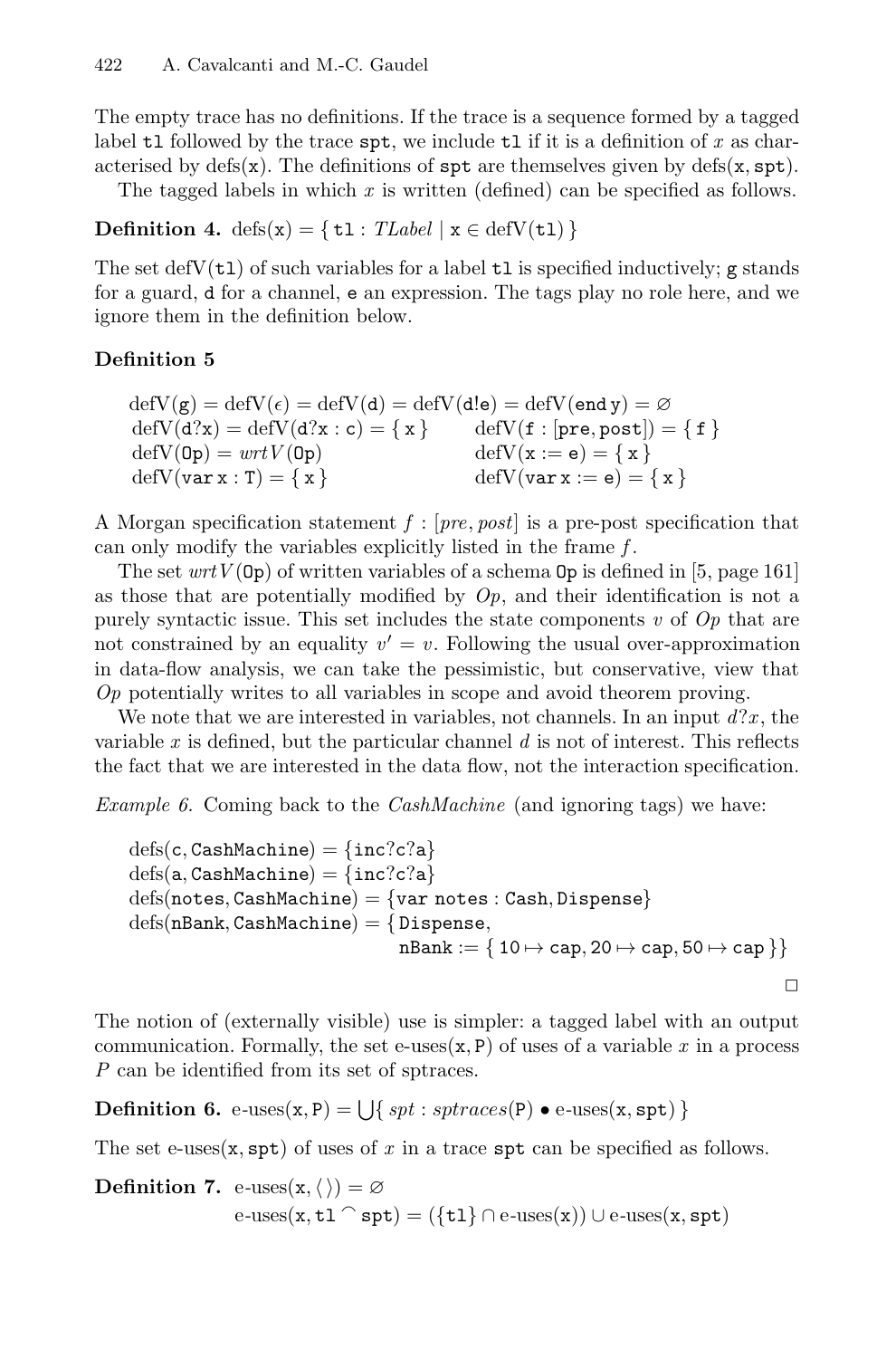Finally, uses of a variable *x* are labels (d!e, *t*) where *x* occurs free in the expression *e*. *FV* (e) denotes the set of free variables of an expression e.

### **Definition 8.** e-uses(x) = {d : *CName*; e : *Exp*;  $t : Tag \mid x \in FV(e) \bullet (de, t)$ }

At this point, we consider e-uses, but not the classical notion of p-uses, which relates to uses in predicates and, in the context of *Circus*, are not observable. We introduce a notion of internal uses (i-uses) later on in Section 4.1.

*Example 7.* We have e-uses(c, CashMachine) =  $\{(\text{outc.c}, \text{tag1}), (\text{outc.c}, \text{tag2})\}$ and e-uses(notes, CashMachine) = {cash!notes}. There are no other externally visible uses in *CashMachine*. visible uses in *CashMachine*.

We observe that a label cannot be both a definition and a use of a variable, because a use is an output communication, which does not define any variable. Besides, a label can be neither a definition nor a use (this is the case for refill) and then not considered for data-flow coverage.

The property clear-path( $\mathsf{spt}, \mathsf{df}, \mathsf{u}, \mathsf{x}$ ) characterises the fact that the trace  $\mathsf{spt}$ has a subsequence that starts with the label  $df$ , finishes with the label u, and has no definition of the variable x. (We consider subsequences of a trace, but, for consistency with classical terminology, we use the term path anyway.)

### **Definition 9**

clear-path(spt, df, u, x) 
$$
\Leftrightarrow \exists i : 1 \dots \# spt \bullet spt i = df \land
$$
  
\n $\exists j : (i + 1) \dots \# spt \bullet spt j = u \land$   
\n $\forall k : (i + 1) \dots (j - 1) \bullet spt k \notin defs(x, P)$ 

A e-use u of a variable *x* is said to be reachable by a definition df of *x* if there is a trace spt such that clear-path(spt,  $df, u, x$ ).

### **3.3 Data-Flow Anomalies and** *Circus*

Three data-flow anomalies are usually identified: (1) a use of a variable without a previous definition; (2) two definitions without an intermediate use; and (3) a definition without use. While these all raise concerns in a program, it is not the case in a *Circus* model. Because a variable declaration is a variable definition that assigns an arbitrary value to a variable, it is common to follow it up with a second definition that restricts that value.

In addition, it is not rare to use a communication d?x to define just that the value *x* to be input via the channel d is not restricted (and also later not used). In an abstract specification, a process involving such a communication might, for example, be combined in parallel with another process that captures another requirement concerned with restricting these values  $x$ , while the requirement captured by the process that defines d?x is not concerned with such values.

For the data-coverage criteria that we consider, when a definition involved in any of the above anomalies is considered, it imposes no restriction on the set of tests under consideration for coverage. In practical terms, no tests are required.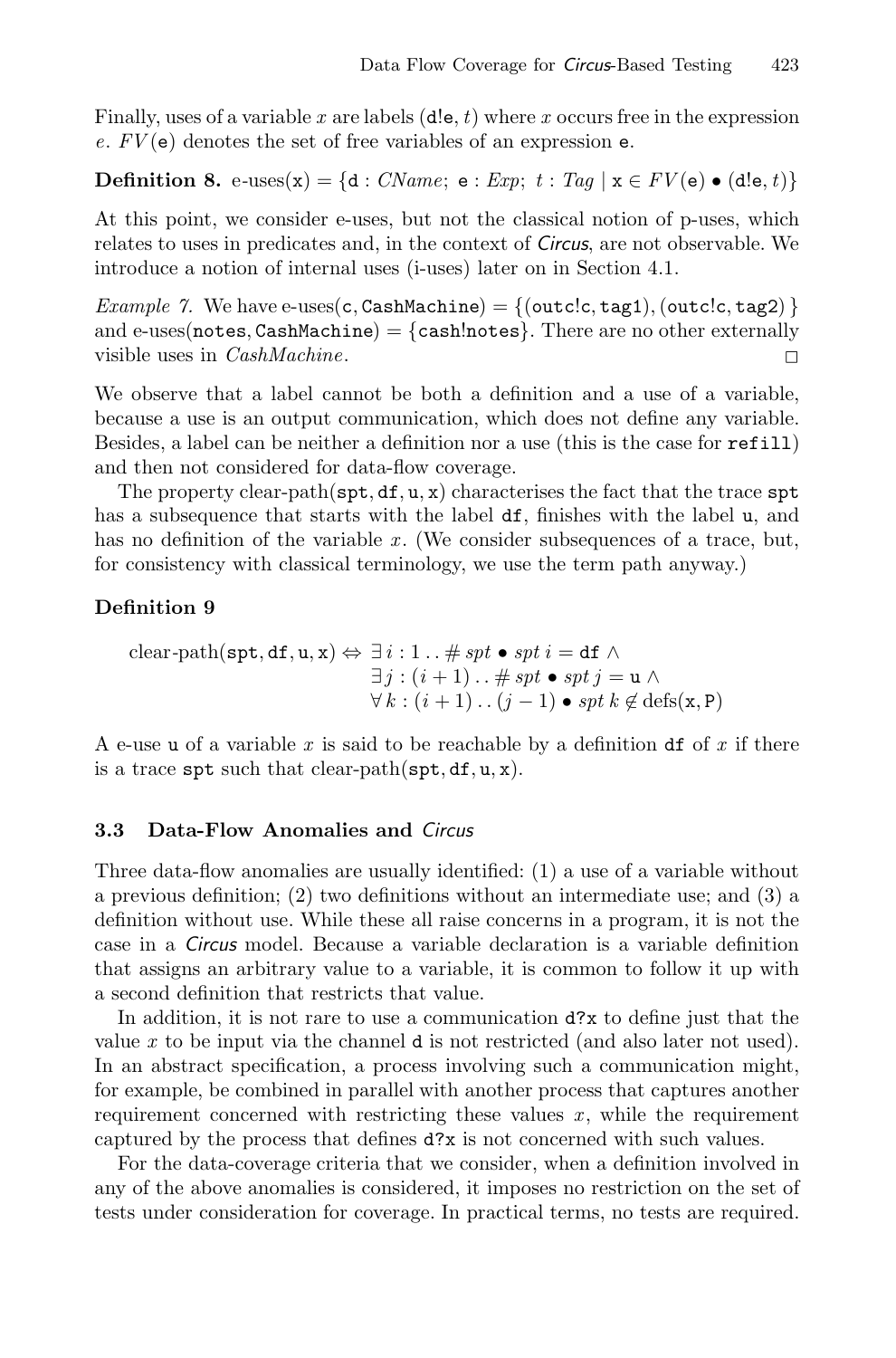# **3.4 All-Defs**

The data-coverage criterion that we present here, all-defs, requires that all definitions are covered, and followed by one (reachable) use, via any (clear) path. We formalise coverage criterion by identifying the sets of sptraces *SSPT* that satisfy that criterion. For all-defs, the formal definition is as follows.

**Definition 10.** For every variable name x and process P, a set SSPT of sp*traces of P provides all-defs coverage if, and only if,*

 $\forall df : \text{defs}(x, P) \bullet$  $(\exists spt : sptraces(P); u : e-uses(x, P) \bullet clear-path(spt, df, u, x)) \Rightarrow$  $(\exists spt : SSPT; u : e-uses(x, P) \bullet clear-path(spt, df, u, x))$ 

If there is an sptrace that can contribute to coverage, then at least one is included.

*Example 8.* As previously explained, in *CashMachine*, inc?c?a is the only definition of *c*, and its two uses are (outcle, tag1) and (outcle, tag2). Examples of sets of sptraces that provide all-defs coverage are the three singletons below.

```
\{ \langle inc?c?a, (outclc, tag1) \rangle \}\{inc?c?a, var notes, Dispense, notes = \langle \cdot |, (outc!c, tag2)}
\{\langle \texttt{inc?c?a}, \texttt{var notes}, \texttt{Dispense}, \texttt{notes} \neq [\![\!] \text{ }, \texttt{cash}! \texttt{notes}, (\texttt{outclc}, \texttt{tag2}) \rangle \}
```
Other sets that provide all-defs coverage are the supersets of the above sets, and the sets that include any of the extensions of the sptraces above.  $\Box$ 

In [3] we define the classical all-uses and all-du-paths criteria.

The *CashMachine* variables *nBank* and *a* are used internally only. There is no clear path from their definition to an external use, and so every set of sptraces provides coverage (according to all-defs and the other classical criteria) with respect to these variables. They contribute, however, to our next criterion.

# **4 sel-var-df-chain-Trace**

This criterion is based on the notion of a var-df-chain. The idea is to identify sptraces that include chains of definition and associated internal uses of variables, such that each variable affects the next one in the chain. Given the characteristics of *Circus*, it is very likely that most specifications contain a number of such chains.

# **4.1 var-df-chain**

A suffix of an sptrace spt starting at position *i* (that is,  $(i \cdot \cdot \# spt)$ ) is in the set var-df-chain(x, P) of var-df-chains of *P* for *x* if it starts with a label *spt i* that defines *x* and subsequently has a clear path to a label *spt j*. This label must either be a use of  $x$ , and in this case it must be the last label of  $spt$ , or affect the definition of another variable *y*, and in this case spt must continue with a var-df-chain for y. The continuation is  $(j \cdot \ldots \# spt) \upharpoonright spt$ , the suffix of *spt* from *j*.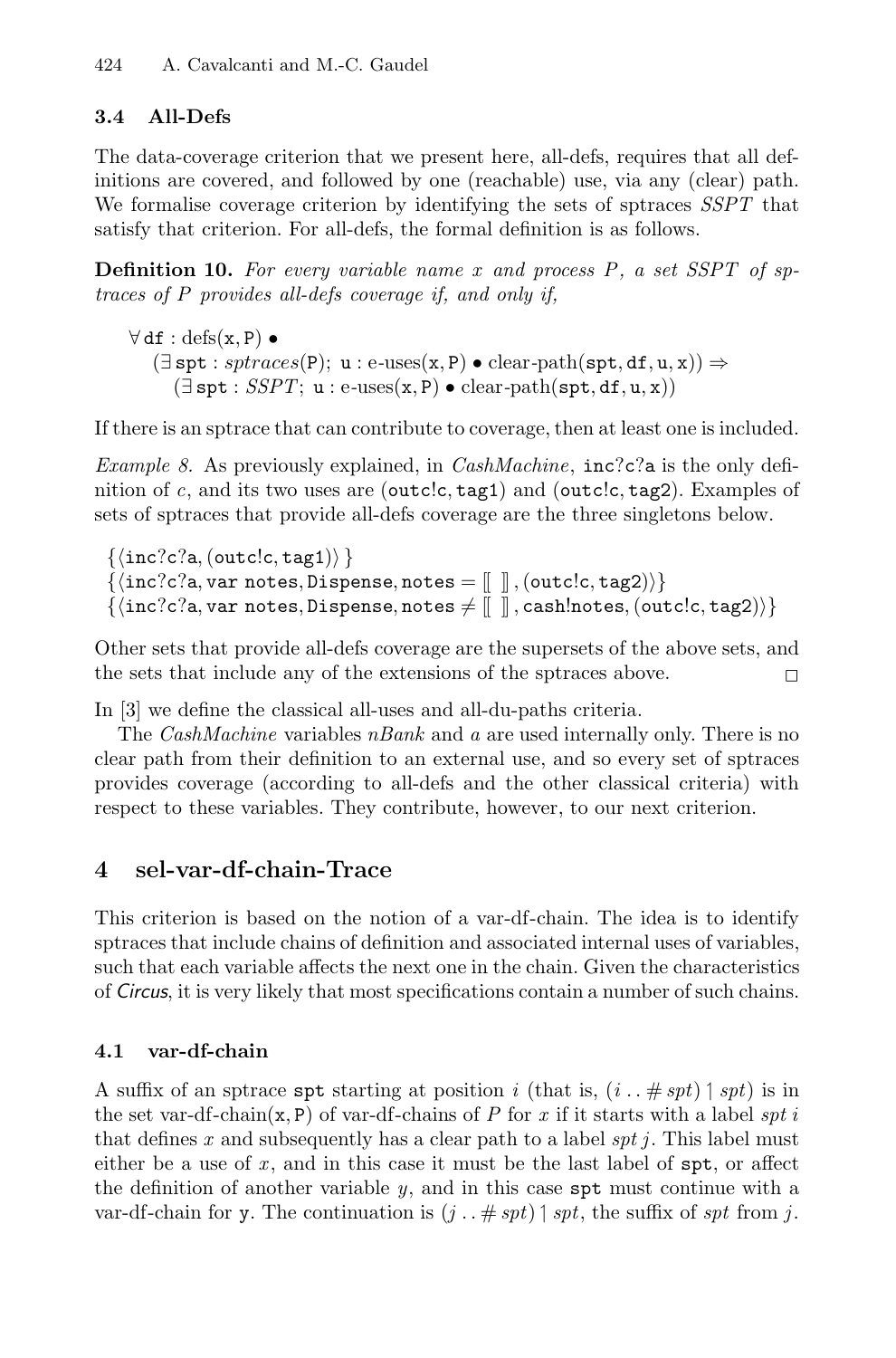# **Definition 11**

var-df-chain(x, P) =  
\n{ spt : 
$$
sptraces(P)
$$
;  $i : 1 ... \# spt$ ;  $j : (i + 1) ... \# spt |$   
\n
$$
\begin{pmatrix}\n spt i \in def(s(x, P) \land (\forall k : (i + 1) ... (j - 1) \bullet spt k \notin def(s(x, P)) \land \\
 ((spt j \in e-\text{uses}(x, P) \land j = \# spt) \lor \\
 (\exists y \bullet affects(x, y, spt j) \land (j ... \# spt) \mid spt \in \text{var-df-chain}(y, P))\n\end{pmatrix}
$$

A variable *x* affects the definition of another variable *y* in a tagged label tl if it is an internal use of *x* and a definition of *y*.

**Definition 12.** affects(x, y, t1) =  $x \in i$ -useV(t1)  $\land y \in \text{defs}(t1)$ 

The set i-use $V(t1)$  of variables used internally in  $t1$  is defined as follows.

# **Definition 13**

 $i$ -useV(g) =  $FV(g)$  i-useV( $\epsilon$ ) = i-useV(d) = ∅  $i$ -useV(d!e) =  $i$ -useV(d?x) = ∅ i<sup>-useV(d?x : c) =  $FV(c) \setminus \{x\}$ </sup> *i*-useV(f : [pre, pos]) =  $FV$ (pre) ∪  $FV$ (pos)<br>*i*-useV(0p) =  $FV$ (0p)  $\qquad$  *i*-useV(x  $i$ -use $V(x := e) = FV(e)$  $i$ -useV(var x : T) =  $\varnothing$   $i$ -useV(var x := e) =  $FV(e)$  $i$ -useV(end y) =  $\varnothing$ 

This notion of internal use subsumes the classical notion of p-uses.

## **4.2 The Criterion**

We observe that var-df-chains are not sptraces, but suffixes of sptraces. So, coverage is provided by sptraces that have such suffixes, rather than by the var-df-chains themselves. In particular, sel-var-df-chain-trace coverage requires that every chain in a model is covered by at least one sptrace.

**Definition 14.** *For every variable name x and process P , a set SSPT of sptraces of P provides sel-var-df-chain-trace coverage if, and only if,*

∀ spt<sup>1</sup> : var*-*df*-*chain(x, P) •  $\exists$  spt<sub>2</sub> : *SSPT*; spt<sub>3</sub> : seq *TLabel* • *spt<sub>2</sub>* = *spt<sub>3</sub>*  $\cap$  *spt<sub>1</sub>* 

The specification trace  $spt_3$  is an initialisation trace that leads to the chain.

This criterion is the most demanding of the data-flow criteria defined in [3] where a formal proof of this result is available.

*Example 9.* The very basic var-df-chains, where the same variable is considered as the starting definition and the final use, with a clear path with respect to this variable in between, are covered by the classical all-du-paths criterion.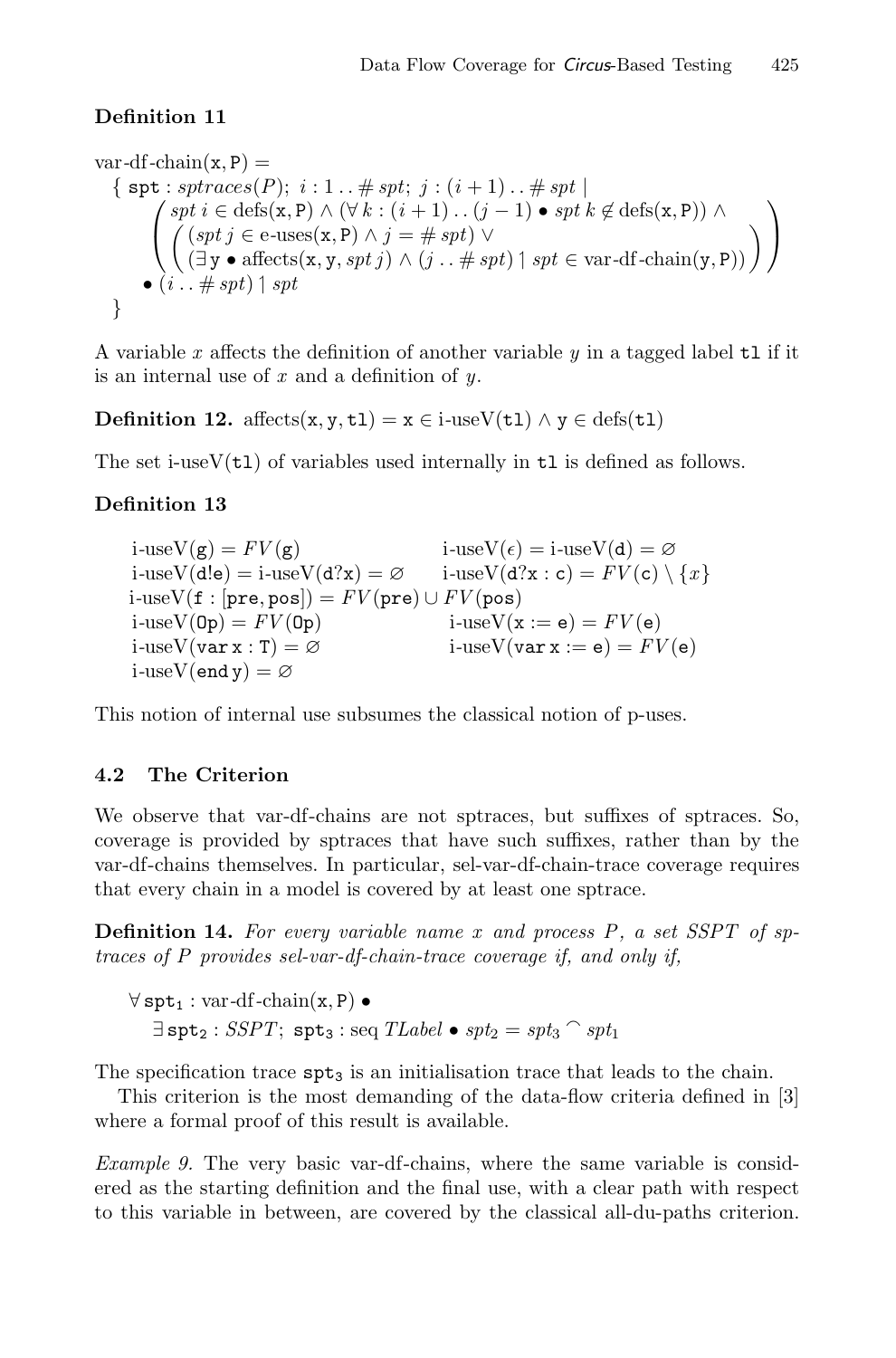**Table 1.** Operational semantics of sptraces;  $w_0$  stand for fresh symbolic variables

$$
\cfrac{c \wedge (s; g)}{(c | s | \leq \langle g \rangle \cap \text{spt}) \longrightarrow_{ST} (c \wedge (s; g) | s | \text{spt})} \\ \cfrac{c \wedge T \neq \varnothing}{(c | s | \langle d?x : T \rangle \cap \text{spt}) \longrightarrow_{ST}^{d?w_0} (c \wedge w_0 \in T | s; \text{var } x := w_0 | \text{spt})} \\ \cfrac{c}{(c | s | \langle d!e \rangle \cap \text{spt}) \longrightarrow_{ST}^{d?w_0} (c \wedge (s; w_0 = e) | s | \text{spt})} \\ \cfrac{(c_1 | s_1 | \in A_1) \stackrel{\epsilon}{\longrightarrow} (c_2 | s_2 | \text{skip})}{(c_1 | s_1 | \in \langle A_1 \rangle \cap \text{spt}) \longrightarrow_{ST}^{\epsilon} (c_2 | s_2 | \text{spt})}
$$

The label  $nBank := \{ 10 \mapsto cap, 20 \mapsto cap, 50 \mapsto cap \}$  is such a definition, and *nBank* is used in Dispense. Moreover, *notes* is externally used in the label cash!notes. This leads to the following var-df-chain.

$$
\langle nBank := \{ 10 \mapsto \text{cap}, 20 \mapsto \text{cap}, 50 \mapsto \text{cap} \},
$$
  
inc?c?a, var notes, Dispense, notes  $\neq [\ ]$ , cash!notes

Its coverage leads to coverage of the effect of a *refill*, after which the value of *nBank* is updated. An initialisation trace for the above var-df-chain is  $\langle \text{refill} \rangle$ .

# **5 Conversion of Specification Traces to Symbolic Traces**

Converting an sptrace to a symbolic trace requires an operational semantics for sptraces, which we provide in Table 1. It defines a transition relation  $\rightarrow$ *ST* using four rules: one for when the first label is a guard, two for when it is either an input or an output, and one for an action label A. In this last case, the rules of the operational semantics transition rule  $\longrightarrow$  define the new transition relation.

Like in the operational semantics, the configuration is a triple, but here, we have an sptrace associated with a constraint and a state assignment. From a configuration  $(c | s | \leq (1)$  spt) we have a transition to a configuration with spt. The new constraint and state depend on the label l.

For a guard, a transition requires that *c* is satisfiable and *g* holds in the current state  $(s; q)$ . In this case, the transition is silent: it has label  $\epsilon$ .

Input and output communications give rise to non-silent transitions with labels that are symbolic inputs and outputs. Inputs d?x: T are annotated with the type *T* of channel *d*. The new constraint records that the input value represented by the fresh symbolic variable  $w_0$  has type  $T$  and the state is enriched with a declaration of  $x$  whose initial value is set to  $w_0$ .

Finally, we have a transition relation  $\stackrel{\text{st}}{\longrightarrow}$  that defines a symbolic trace *st* that captures the interactions corresponding to an sptrace. It is defined from  $\longrightarrow_{ST}$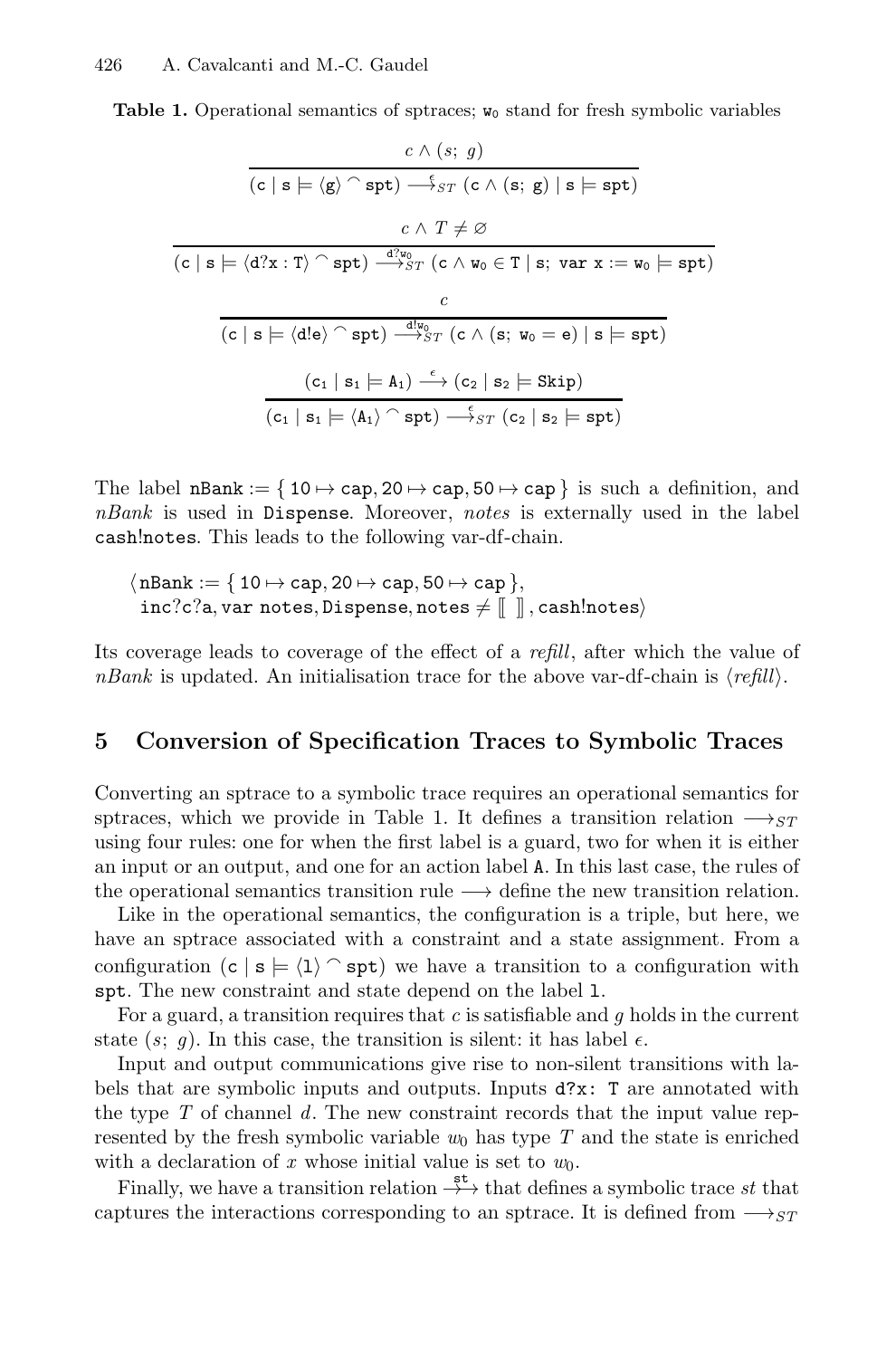in the usual way [3], and used below to define the function cstrace<sub>SPT</sub><sup>a</sup>(*P*) that characterises the set of cstraces of *P* in terms of  $sptraces(P)$ . The parameter **a** is an alphabet: a sequence of fresh symbolic variables. The cstraces defined by cstrace<sub>SPT</sub><sup>a</sup>(*P*) use these variables in the order determined by a.

### **Definition 15**

 $\operatorname{cstrace}_{\text{SPT}}^{\text{a}}$ (begin state $[x : T] \bullet A$  end) =  $\text{convSPT}^{\mathbf{a}}(\mathbf{w}_{0} \in \mathbf{T}, \mathbf{x} := \mathbf{w}_{0}) \left( \text{sptraces}(\text{begin state}[x : T] \bullet A \text{ end}) \right)$ 

As before, we consider a process begin state  $[x : T] \bullet A$  end and define its cstraces by applying a conversion function conv $SPT^a(c, s)$  to each of its sptraces.

**Definition 16.** *For every alphabet* a*, constraint* c*, state assignment* s *and sptrace* spt, we have that convSPT<sup>a</sup>(c, s) spt = (st,  $\exists (\alpha c \setminus \alpha s t) \bullet c_1$ ) where st *and*  $c_1$  *are characterised by*  $\alpha$ st  $\leq a \wedge \exists s_1 \bullet (c \mid s \models spt) \rightarrow^{st} (c_1 \mid s_1 \models \langle \rangle).$ 

Each sptrace gives rise to exactly one cstrace, since any nondeterminism in the actions is captured by the constraint on the symbolic variables. The alphabet  $\alpha$ st of the symbolic trace *st* is a prefix of  $a: \alpha$ st  $\leq a$ . We note that convSPT is a linear translation and can be implemented with a good computational complexity compared to the test cases generation itself.

*Example 10.* The following cstraces correspond to the sptraces in Example 8.

$$
(\langle \text{inc?}\alpha_0?\alpha_1, \text{outcl}\alpha_2 \rangle, \alpha_0 \in \text{CARD} \land \alpha_1 \in \mathbb{N}_1 \land \alpha_2 = \alpha_0)
$$
  

$$
(\langle \text{inc?}\alpha_0?\alpha_1, \text{cash!}\alpha_2, \text{outcl}\alpha_3 \rangle, \alpha_0 \in \text{CARD} \land \alpha_1 \in \mathbb{N}_1 \land
$$
  

$$
\Sigma\alpha_2 = \alpha_1 \land (\exists \mathbf{w}_0 : \text{Note} \rightarrow \mathbb{N} \bullet (\forall \mathbf{n} : \text{Note} \bullet \alpha_2 \nparallel \mathbf{n}) \leq \mathbf{w}_0 \mathbf{n})) \land \alpha_3 = \alpha_0)
$$

We take the alphabet to be  $\langle \alpha_0, \alpha_1, \ldots \rangle$ . The first cstrace comes from both the first and the second sptrace. The second cstrace comes from the last sptrace. The symbolic variable  $w_0$  denotes the internal value of  $nBank$ , which is not observable in the trace, but contributes to the specification of the observable value  $\alpha_2$ .

Two sptraces give rise to the same cstrace because after a withdraw request, the card may be returned immediately for one of two reasons: a problem with the card account (like insufficient funds) or no money in the cash machine. Since the model abstracts away the existence of accounts, they cannot be distinguished by tests from this model. This is reflected in the fact that the two sptraces have different tags associated with *outc*!*c*. This indicates that they correspond to two different occurrences in the model.  $\Box$ 

Contrary to the cstraces defined by the operational semantics, which capture just observable labels, sptraces are defined specifically to capture the structure of the model, and thus guards and data operations that may not be visible in the interface of the SUT. So, it is not surprising that there are sptraces that lead to the same cstrace. They come from paths in the model that are not distinguishable by observing the SUT. Requiring their absence in programs is reasonable, but abstract specifications may lead to such situations. It is not an issue for test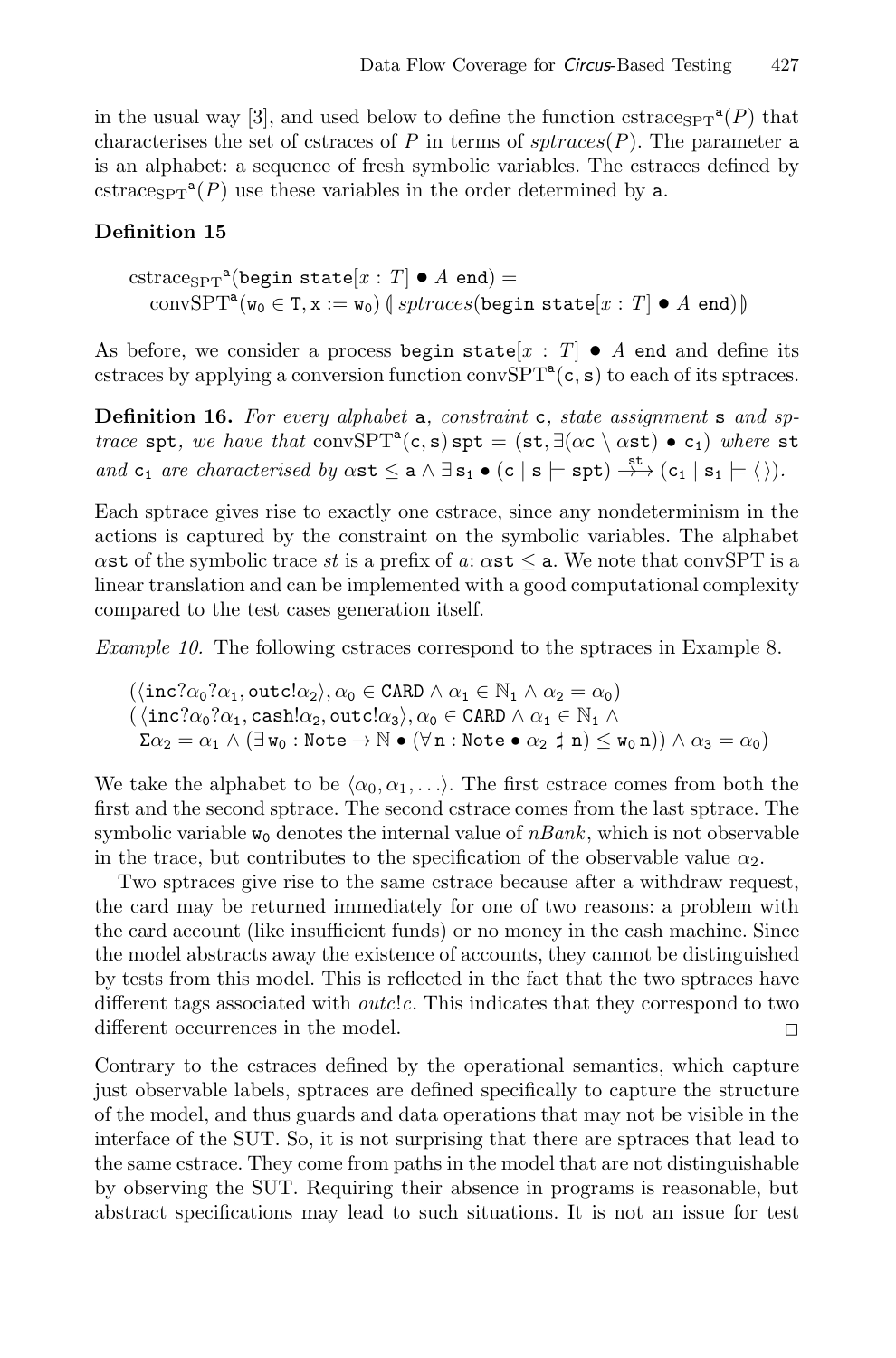generation, but it may be a problem for understanding or observing the SUT when running the tests. A test generation tool might, for example, warn that a distinction may need to be introduced, or instrumented, in the SUT.

The next theorem establishes that tests identified by sptraces are unbiased with respect to the operational semantics because they specify valid cstraces of the process. Construction of unbiased tests from cstraces was addressed in [2].

### **Theorem 1.** cstrace<sub>SPT</sub><sup>a</sup>(P)  $\subseteq$  cstraces<sup>a</sup>(P)

We do not have equality: there is no empty sptrace, for instance. A proof is in [3]. The main lemma is proved by induction on the specification traces of *P*.

# **6 Related Works**

Data-flow based testing for state-based specification languages has been applied to Lotos [15], to SDL and Estelle (that is, EFSM) [16], and extended with control dependencies in [8]. Our sel-var-df-chain-trace selection criterion is inspired from [15], but different, due to the notion of internal state in *Circus* and to the forms of symbolic tests considered in the *Circus* testing theory (see [3] for details). These differences, however, should not prevent its extension to control dependencies, possibly by some slight enrichment of our tagged labels.

In another context, Tse et al. have adapted data-flow testing to service orchestrations specified in WS-BPEL in [9], and to service choreographies in [10]. From the specifications, they build an XPath Rewriting Graph, which captures the specificities of the underlying process algebra, which is very different from *Circus*, with loose coupling between processes, XML messages, and XPath queries.

Testing tools based on symbolic input-output transition systems, and a symbolic version of the *ioco* conformance relation have been presented by Clarke et al. in [4] and by Frantzen et al. [7]. The models and relations are different from ours, since there is a semantic distinction between inputs and outputs, no data structures, and no hidden state. In both [4] and [7], test selection is based on test purposes. In [7], there is a similar notion of symbolic traces, with a formula constraining the interaction variables of the trace, and another constraint on the update of the state variables. Data-flow coverage, however, was not addressed and is less relevant than for *Circus* given the limited operations on data.

# **7 Conclusions**

We have presented a framework for test selection from *Circus* models based on data-flow coverage criteria for specification traces, which record sequences of guards, communications and actions of a model. Using these definitions, we have formalised some coverage criteria, including a new criterion that takes into account internal definitions and uses. Proof of unbias of the selected tests is possible due to formal nature of our setting. We have formalised also the construction of cstraces (used to construct tests) from specification traces.